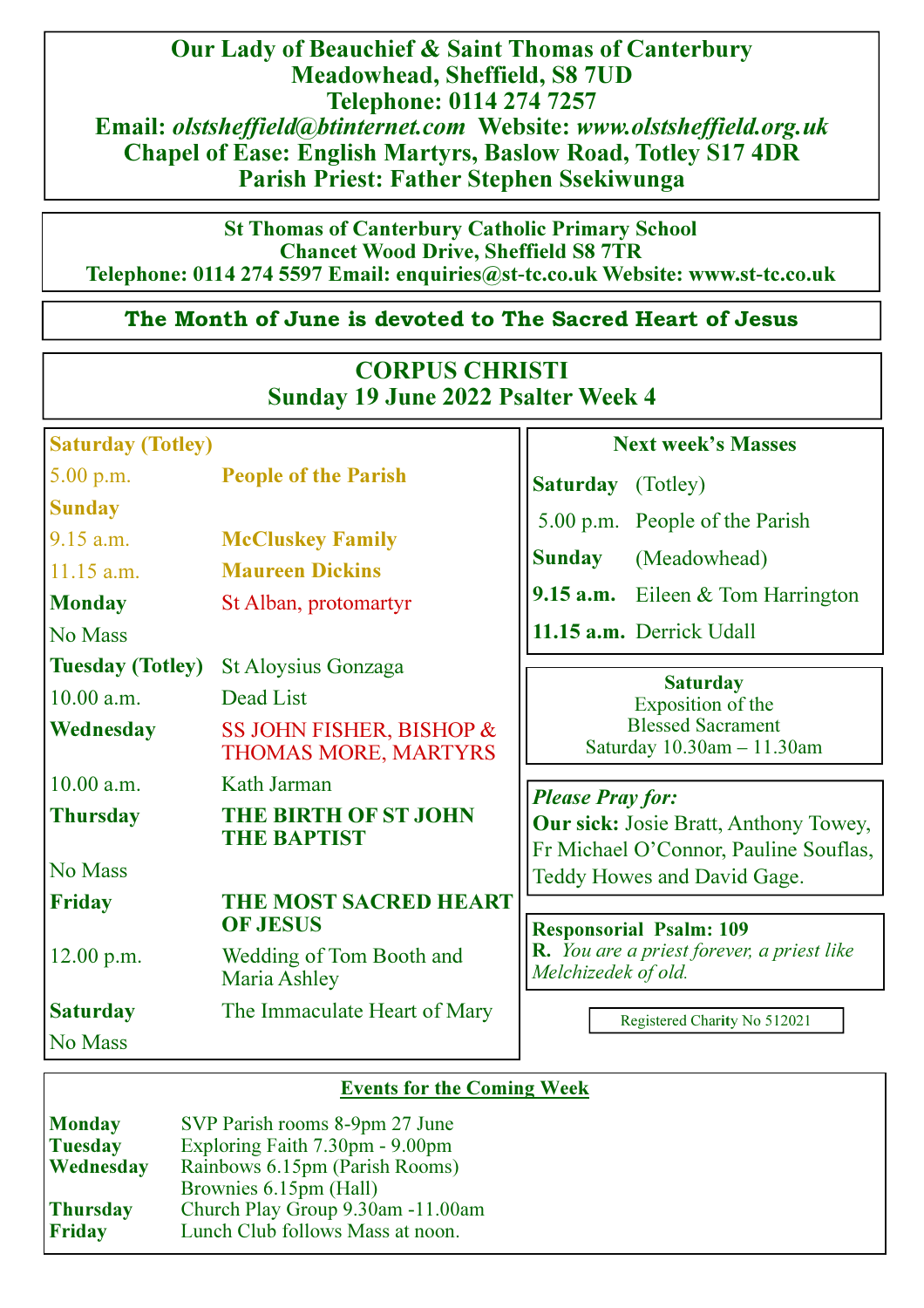TODAY, 19 June, is the Catholic Church's Day for Life. This year the focus is on older people. For more details see the Catholic Bishops Conference website, https://www.cbcew.org.uk/dfl22-bishopsmessage/ There will be a retiring collection next weekend to support the Church's Day for Life initiatives.

### Lunch Club **-** Please note, there will be no Lunch club on Friday, 24th June.

Wedding **-** Tom Booth and Maria Ashley will be married on Friday, 24th June at 12 noon. They would like to invite all the parish to the wedding service to witness their marriage. Thank you.

### Free MOOC on theology and practice of synodality



Are you ready to learn more about the theology and practice of Synodality?

We are excited to announce that the first course in the new MOOC, "Theology and Practice of Synodality" will be offered online in July 2022. Over a period of three weeks, different topics on Common discernment and Decision making in the Church will be covered.

This course is part of a larger project to accompany formation for more than 100,000 people who have been called to this process of ecclesial renewal. All of the courses will be offered free of charge in several languages—Spanish, English, Portuguese, French and Italian.

The world is changing. Our Church is changing. But we are not alone in this transformation. We have been called to participate in the renewal of our Church, and this course will help us do just that.

For the registration and more information get in touch at formation-mission@hallam-diocese.com

| 1. Sweet heart of Jesus,           | 3. Sweet heart of Jesus,           |
|------------------------------------|------------------------------------|
| fount of love and mercy,           | make us pure and gentle,           |
| today we come,                     | and teach us how                   |
| thy blessing to implore;           | to do thy blessed will;            |
| O touch our hearts,                | to follow close                    |
| so cold and so ungrateful,         | the print of thy dear footsteps,   |
| and make them, Lord,               | and when we fall                   |
| thine own for evermore.            | -sweet heart, oh love us still.    |
| Sweet heart of Jesus, we implore,  | Sweet heart of Jesus, we implore,  |
| O make us love thee more and more. | O make us love thee more and more. |
| 2. Sweet heart of Jesus,           | 4. Sweet heart of Jesus,           |
| make us know and love thee,        | bless all, hearts that love thee,  |
| unfold to us                       | and may thine own                  |
| the treasures of thy grace;        | hear ever blessed be;              |
| that so our hearts,                | bless us dear Lord,                |
| from things of earth uplifted      | and bless the friends we cherish   |
| may long alone                     | and keep us true                   |
| To gaze upon thy face.             | to Mary and thee.                  |

Escorted Pilgrimage to Knock Shrine, Ireland, 25th July 2022. £699.00 per person sharing. Price includes flight with 10kg hand luggage, all transfers, 4 nights' in Knock House Hotel with full board. All excursions and entertainment included. Day trips to Westport, Ballintubber Abbey, Croagh Patrick, Fr. Peyton Centre & National Museum. Single supplement £100.00. Contact Patricia on 01268 762 278 or 07740 175557 or email knockpilgrimages@gmail.com. Knock Pilgrimages is fully protected by ATOL T7613.

The Universe Catholic Weekly is thrilled to announce that we have launched our new online newspaper with the full support of our first subscriber none other than His Eminence Cardinal Vincent Nichols. Order your Digital 4 weeks FREE trial supply by calling Michelle on 0743 661 7650 or email: michelle.jones@universecatholicweekly.co.uk

If you notice anything on or around the church premises which has the potential to cause harm, please let the parish secretary know (preferably in writing) so that appropriate action can be taken promptly.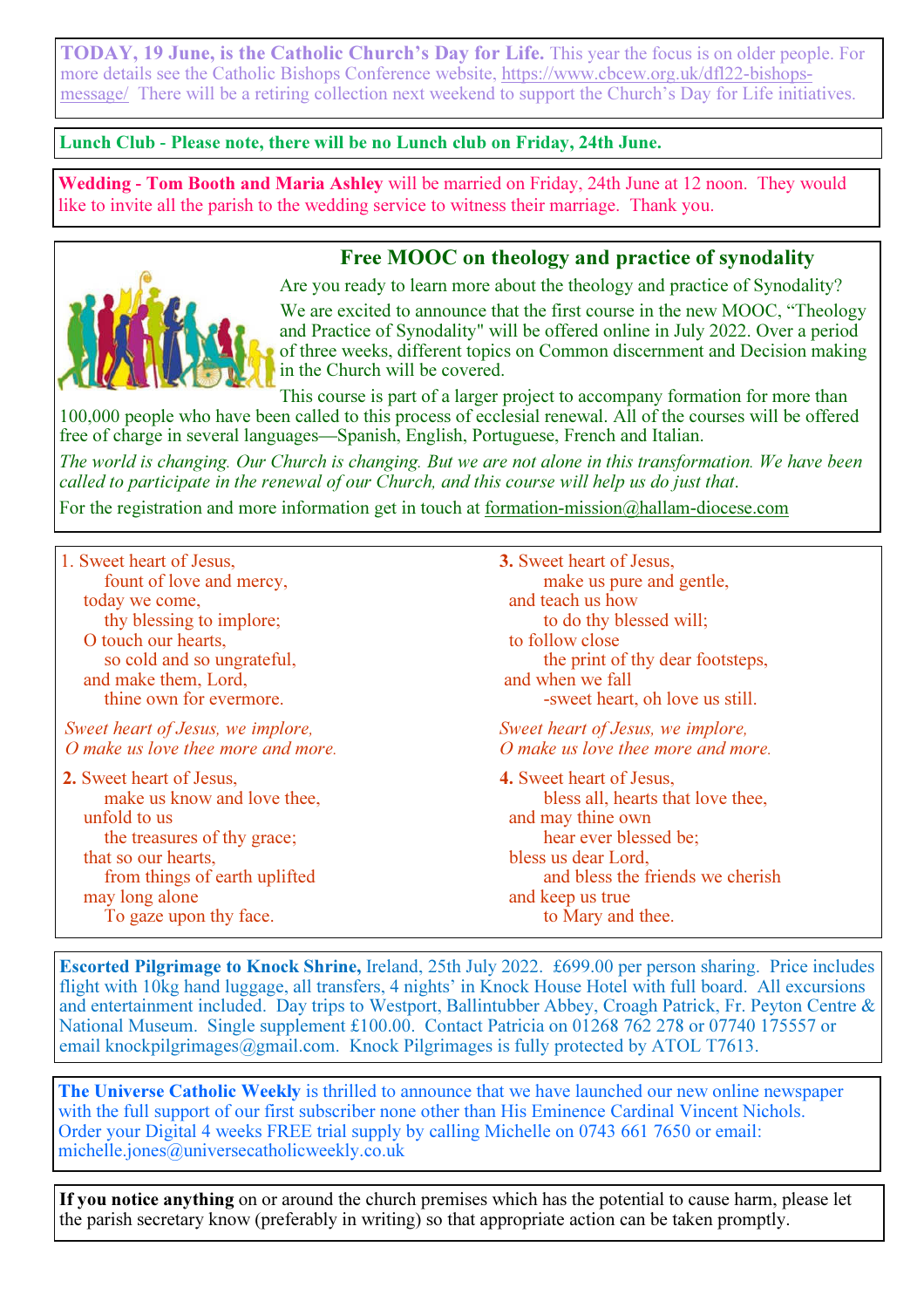## CARITAS **-** COUNSELLING SERVICE

An exciting opportunity has arisen to join this excellent team of counsellors working across schools and parishes within the Hallam Diocese.

email : bware@hallam-diocese.com

If you are a qualified counsellor and are interested in finding out more, please contact Bernie Ware: Tel: 07980406198

### Safeguarding Trustee Voluntary Role **-** To commence as soon as possible

**The Roman Catholic Diocese of Hallam comprises** of 54 parishes and 47 schools in South Yorkshire and parts of Derbyshire and Nottinghamshire.

The Diocese is looking to recruit a Safeguarding Trustee to join and support the Board on Safeguarding matters and Chair the Safeguarding Sub Committee. The successful candidate will work in partnership with the Safeguarding team, Trustees, priests and external organisations ensuring that regulatory, advisory and scrutiny functions are carried out effectively.

Previous significant experience of working in a safeguarding role either in statutory services or relevant voluntary agency is required, ideally with an appropriate professional qualification.

Trustees of the Diocese of Hallam are Catholics in good standing with the Church and operate on a voluntary basis. The Board of Trustees meet eight times per year and the Safeguarding Sub Committee meet six times per year.

This is a volunteer post. Closing date: noon Friday 8th July. Interviews will be held in Sheffield, week commencing 11th July. Further details may be obtained from Mrs Jessica Moylan – jmoylan@hallam-diocese.com

Pope Francis is calling for a change to our food system. Last World Food Day he said, "Each of us has a role to play in transforming food systems for the benefit of people and the planet. If we do not want to jeopardise the health of our planet and our entire population, we must encourage active participation in change at all levels and reorganise food systems as a whole."

So. over the next 8 weeks we are going to look at some of the issues in the global food system that need fixing because it doesn't work for those who work the hardest – small farmers – and it's a major driver of the climate emergency.

And we are all being impacted by these problems now.

But it doesn't have to be this way and we can be part of the solutions.

Communities who work with CAFOD are leading the way, growing and consuming food in ways that are good for people and the planet and are urging the UK government to fix the food system too.

More at https://cafod.org.uk/News/Campaigning-news/Food-8-things-you-didn-t-know 8 things you didn't know about the food system:

## 1. Our food system is bad for the planet, our common home.

The way we grow, process and transport food is responsible for around one third of all global greenhouse gas emissions. Huge quantities of pesticides and fertilisers are made using fossil fuels. Forests and rainforests are cut down or burned to make huge areas available for rearing cattle for meat and dairy or to grow soya to feed the animals that we want to eat. Since 1990, around 420 million hectares of forest have been destroyed. This is 17 times the size of the UK.

"We had not realised just how big a mistake we had made by moving away from the traditional ways of farming of our forefathers. We had become disconnected from nature, but now we are going back to it again." says Alpona, an eco farmer in Bangladesh.

No. 2 next week.

Holiday reading. By popular demand, following CCC, we are having some extra Book Sales. Sunday 10th July at OLST between the Masses and Saturday 16th July at Totley. So if you have some paperbacks that would make good holiday reading please leave them by the Offertory Tables or ring Paul Embley 07849 137 077 for collection. All proceeds to our Parish Outreach partners locally and globally. Thank you.



Grace Foodbank -many thanks for your ongoing support, both in church and in store.

## Personal Column

Our congratulations to all the children will be making their First Holy Communion this weekend.